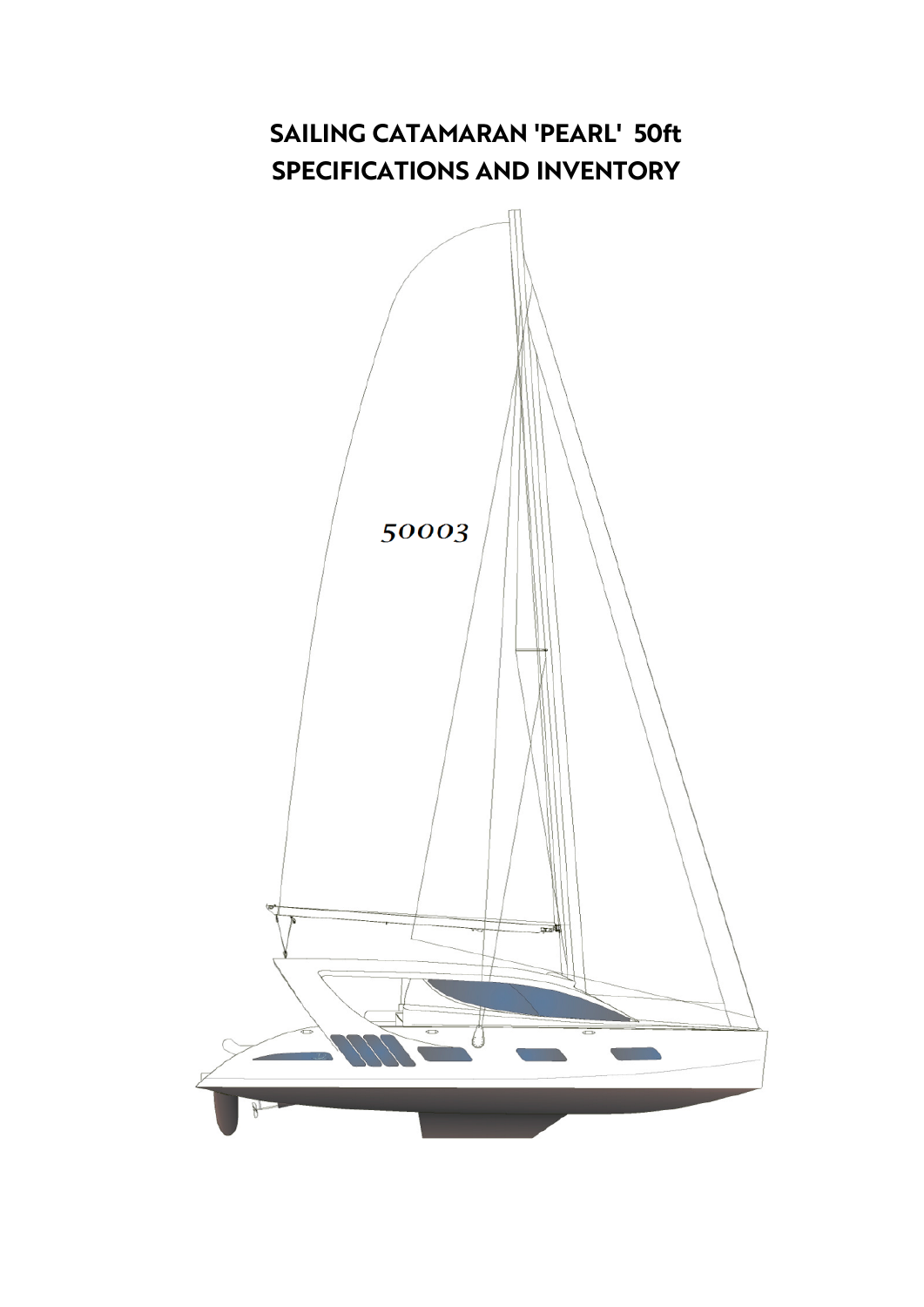# **P E A R L**

#### H.I.N ZA-DEA50006A310

| Length overall              | 15.39m           | Engines                  |                    | 2x 80HP            |
|-----------------------------|------------------|--------------------------|--------------------|--------------------|
| Length waterline            | 15.15m           | Fresh water              |                    | $2 \times 395$ ltr |
| Beam                        | 8 <sub>m</sub>   | Diesel                   | $2 \times 395$ ltr |                    |
| Draft                       | 1.5 <sub>m</sub> | <b>CE Certified</b>      |                    | Category A         |
| Mast height above waterline | 24 <sub>m</sub>  | Light craft displacement |                    | 19000 KG           |
| Sail Area - Mainsail        | 100m2            | Sail Area-Jib            | $42 \text{ m}$     |                    |
| Bridge deck clearance       | 1000mm           | Sail Area-Reacher        | $90 \text{ m}$     |                    |

#### **EINGINES; DRIVES; PORPS ETC.**

- 2 x Craftsman C4.80 (2x 80HP) marine diesel engines
- SD-12 ZF sail drives with 2.49:1 reduction ratio
- Alternators 2 x Craftsman 110 Amp standard on engines
- Alternators 2 x Mastervolt 130 Amp High Output with Mastervolt Controllers
- Flexofold 3 bladed folding propellers
- Oil change pumps 12V for 2 x engines, 2 x sail drives, 1 x generator
- Soundproofing in engine rooms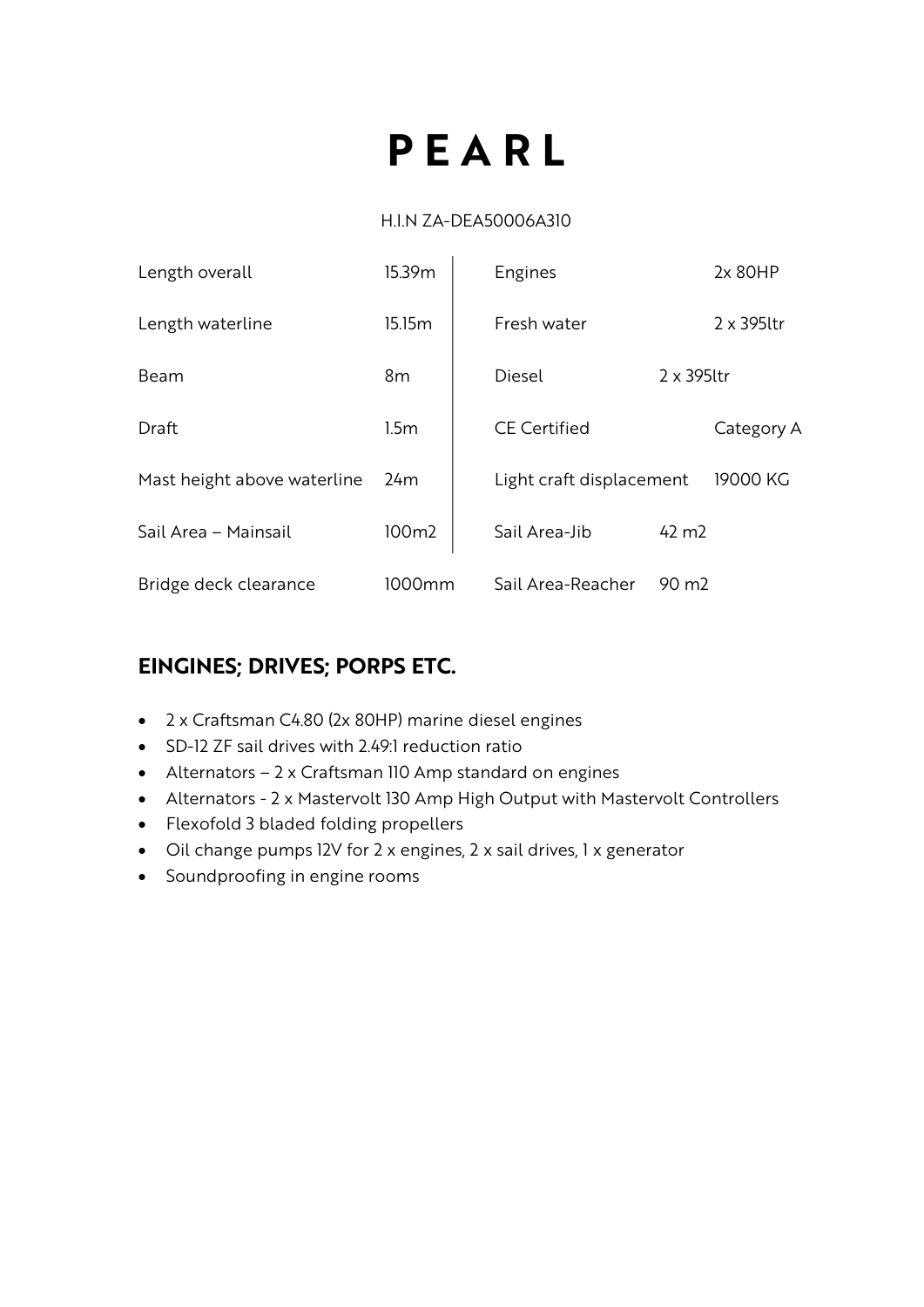#### **NAVIGATION AND ELECTRONICS**

- Raymarine ES-127 Hybrid Touch 12" MFD with sonar
- Raymarine ES-125 Hybrid Touch 12" MFD
- Navionics charts for Caribbean, Central America, etc.
- Raymarine AIS650 transceiver
- Raymarine SR150 Sirius weather receiver
- Raymarine wind sensor
- Raymarine HS5 Network switch
- Raymarine GPS receiver
- Raymarine camera fitted on spreader
- Raymarine i70 color displays x3 units
- Raymarine p70 autopilot control
- Raymarine Smartpilot EVO ACU400
- Raymarine Compass Sensor EVO
- Raymarine HD radar dome
- Airmar Tridata speed/depth/temp transducer
- Airmar PB200 weather station on mast head
- Power Max dual band cell booster 3G/4G
- WI-FI antennae Bullet and amplifier
- ICOM IC M506 VHF radio with Command MIC in cockpit
- ICOM IC-802/with AT-140 ATU, copper strap, ground plate, Banten 7m whip
- Pactor 4 Dragon SSB modem
- Hailer-horn on mast connected to M506 VHF radio
- Paradox Alarm system with motion sensors and siren in cockpit
- Samsung 40 inch LED flat screen TV in salon on custom folding bracket
- 32 inch LED flad screen TVs (x2 units) in both aft cabins on custom sliding brackets
- KVH Trackvision M7 satellite TV antenna
- KVH V3 MiniVSAT (dummy dome only)
- Marantz 5.1 home theater system with Blue Ray player
- 4 Channel amplifier for mast and cockpit speakers
- Fusion MS-UD755 Bluetooth stereo with remote control at the helm
- Speakers 4 independent zones (8 speakers total), including speakers on mast
- Chain counter and control in cockpit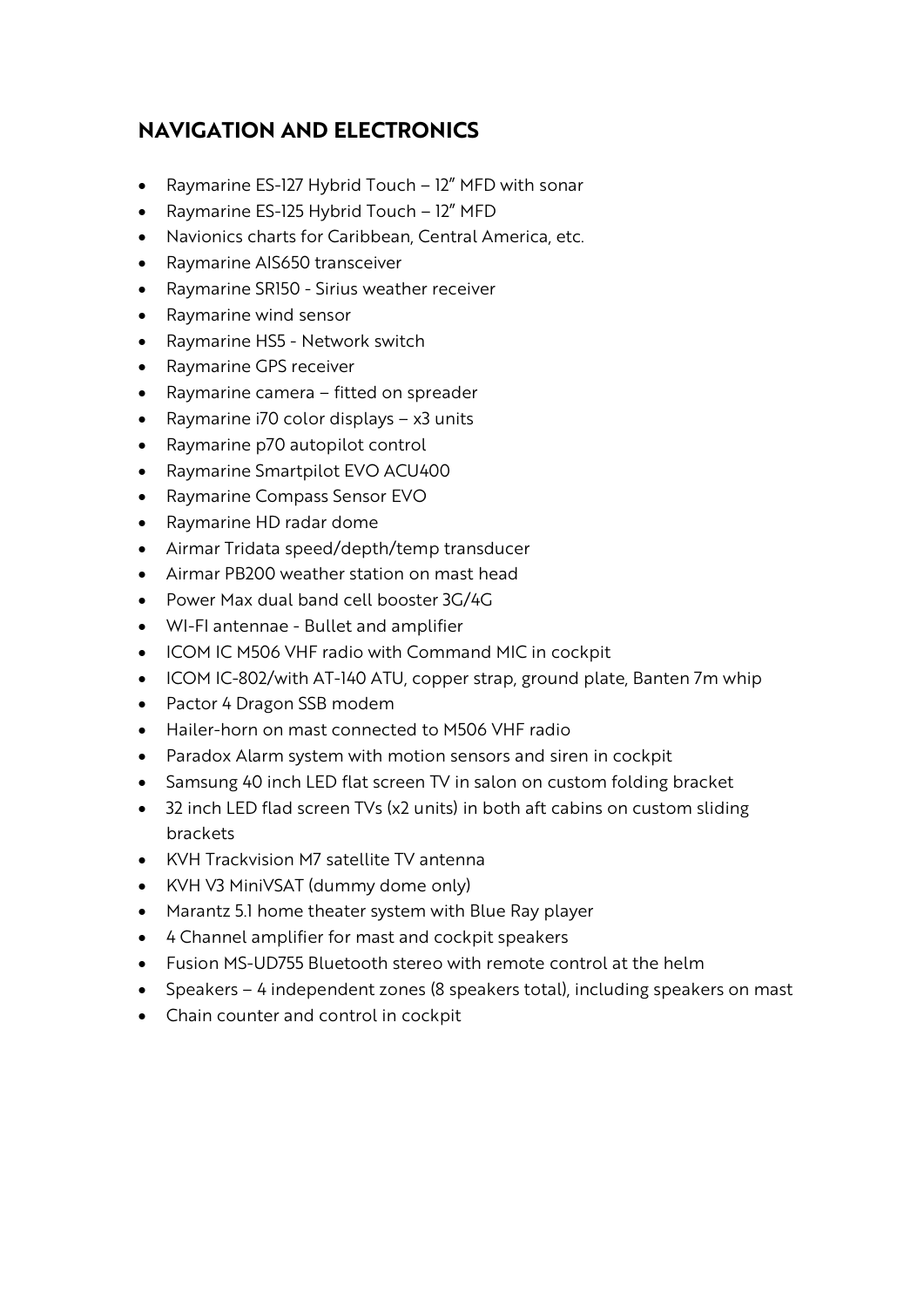#### **ELECTRICAL**

- Batteries Mastervolt 6 x 2V Gel cells totalling 1500 Ah
- CZone full Digital switching 12V DC equipment
- CZone USB connection at nav station
- CZone Touch-10 screen at nav station
- Genset Fischer Panda PMS 9-4 9KW 120V/60 Hz with sound insulation shell
- Mastervolt DC heavy current distribution and shunt connected to Masterbus network
- Mastervolt Power Analyzer on generator output connected to Masterbus network
- Mastervolt EasyView control touchscreen at the nav station
- Mastervolt MasterAdjust USB connection at the nav station
- Mastervolt Combi Inverter / charger 12V/5000W/200A Combis (x2 units)
- Mastervolt Additional battery charger Chargemaster 100 amp
- Isolation transformer 6Kva ISO (step up from 120V to 220V)
- Solar panels 6 x 145 Watt on saloon coach roof (recessed) and hinged on inside and adjustable
- Mastervolt Solar charger 60 amp MPPT
- 50A Shore power inlet with Galvanic Isolator, shore lead etc.
- Analogue fuel, water, waste tank gauges at navstation 2 x water/3 x fuel/2 x waste
- Yaskawa VFD variable frequency drive for 3 phase dive compressor
- Coltri MCH-16 4Kw tri-phase scuba compressor
- Fans Caframo fans x 7 units in salon and cabins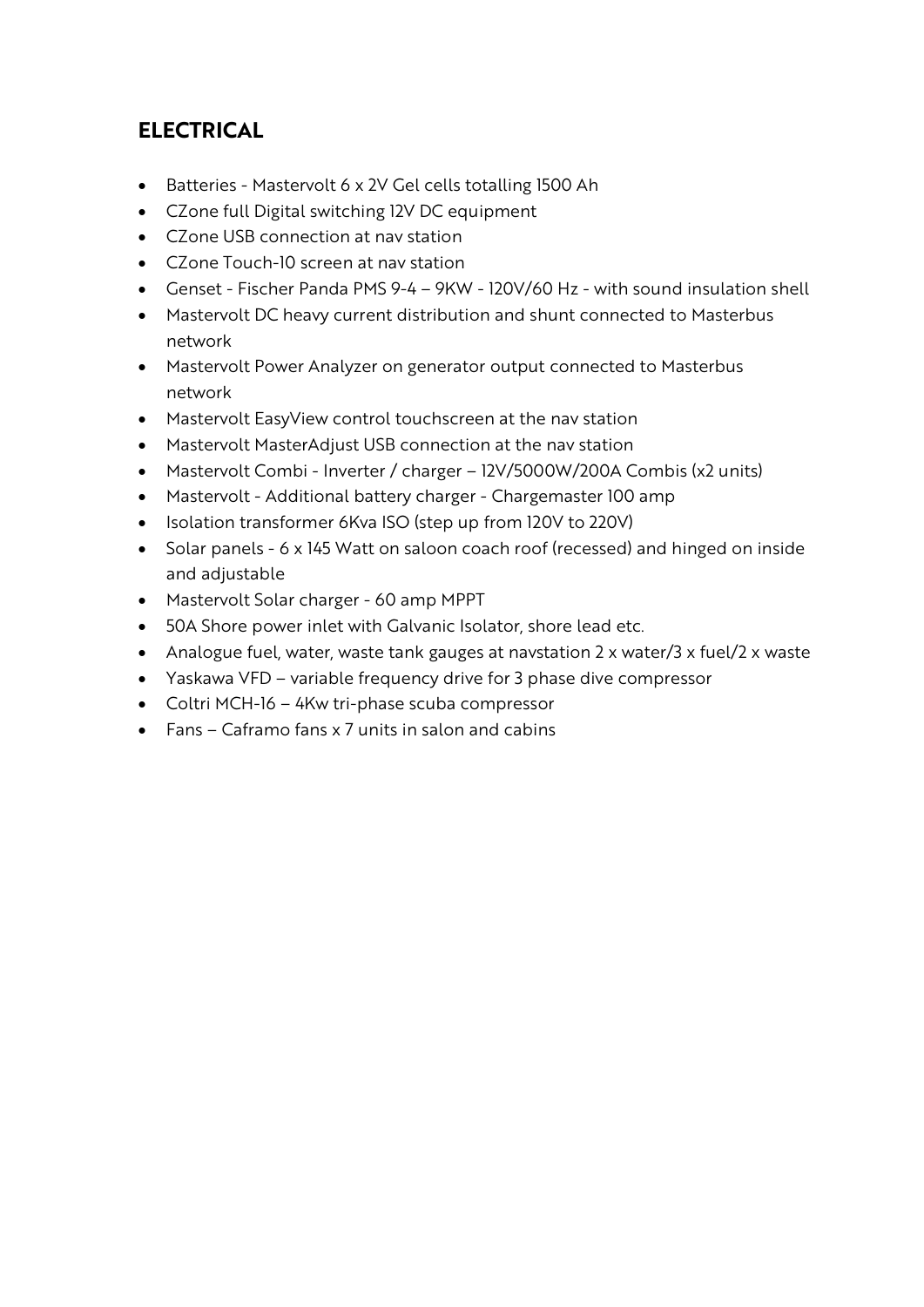#### **PLUMBING**

- Shore water connection on transom
- Quick 60L water heater
- MIELE washing machine (fully stainless)
- SMEG dishwasher
- Water maker SPECTRA Newport 1000 40Gph with additional remote at nav station with automatic
- fresh water flush system Dometic VacuFlush vacuum toilets with fresh water flushing in each cabin
- Sea water pump for firefighting/deck wash
- Fresh water wash down in cockpit
- Freshwater manifold system allowing use of each tank and each pump separately and tanks fill from shore water connection
- Cockpit shower

#### **HULL AND DECK**

- Stainless steel rope deflector in front of rudders
- Overhead cockpit LED strip lighting
- Custom built davits on aft deck in stainless steel with electric motors
- Sunshade on foredeck
- Trampolines Dyneema with a rope border
- Bow seats with cushions
- Glass windscreen and sliding cloth bimini above helm chair
- Bimini sides and back
- Cockpit cushions
- 2x large bean bags
- 2 x Lumishore multicolor LED underwater lights with control at nav station
- Main anchor Delta- 45Kg with 100 meters of 12mm chain plus 100 meters braided rope
- Secondary anchor Delta 25Kg with 30 meters of 12 mm chain plus 50 meters braided rope
- Handheld wired remote for windlasses with chain counter
- Stainless steel fender holder on transom for 6 fenders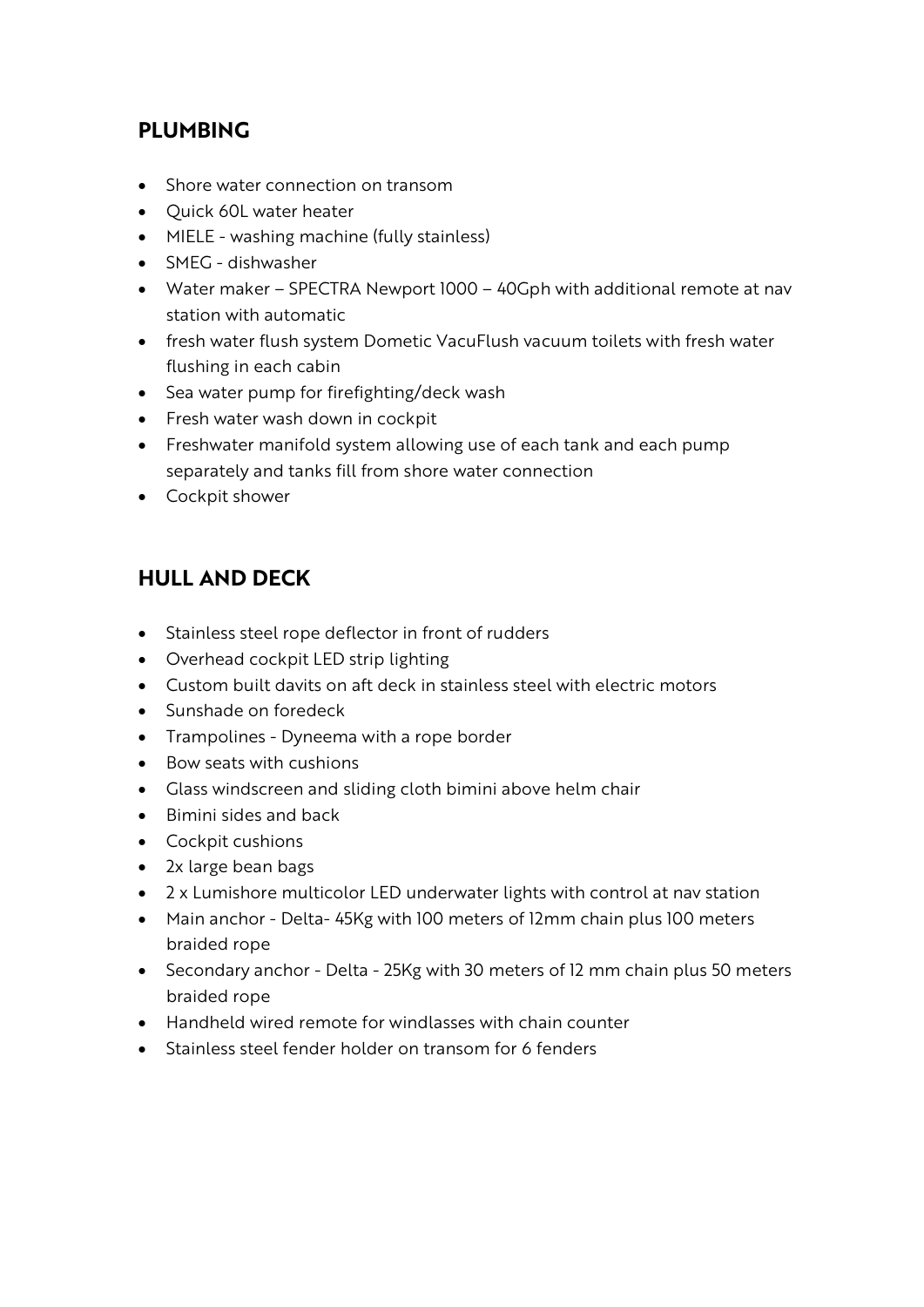#### **SAILS AND MAST**

- CruiseLam laminated sails by Quantum / Cape Town 100m2 main, 90 m2 reacher on furler, 42 m2 jib on 2nd furler
- Custom mast by Southern Spars / Cape Town
- Boom gantry system to lift dinghy (backup for the electric davit system)
- LED Tri-anchor/anchor light combination on mast top
- LED floodlight on foredeck and spreaders x3 units

#### **SAFETY EQUIPMENT**

- Category 1 offshore safety equipment by Viking
- 8 man life raft Viking Rescyou 8 (last serviced September
- Fire fighting equipment
- Complete safety equipment
- 10x PVC fenders with covers and tie up ropes
- 2x large inflatable fenders Megafend

### **ANTIFOULING**

• Copper Coat (last painted June 2019)

#### **INTERIOR**

- Shade/mosquito screen on deck hatches
- Shades for hull windows, roller blinds in aft cabins
- Oceanair saloon blinds
- Ambient LED strip lighting in ceilings
- LED Courtesy lights in cockpit blue
- Blue LED courtesy lights throughout salon and hulls
- Custom built drink cabinet on electro-mechanical lifting system with LED lights
- Stainless steel tool cabinet with drawers and assorted tools
- Saloon upholstery
- Fully equipped galley including all appliances
- Fully equipped cabins including bed sheets, pillows, towels, etc.
- Assorted spare parts for all systems including engines, generator, water maker, rigging, toilets, pumps, general plumbing, general electrical, etc.